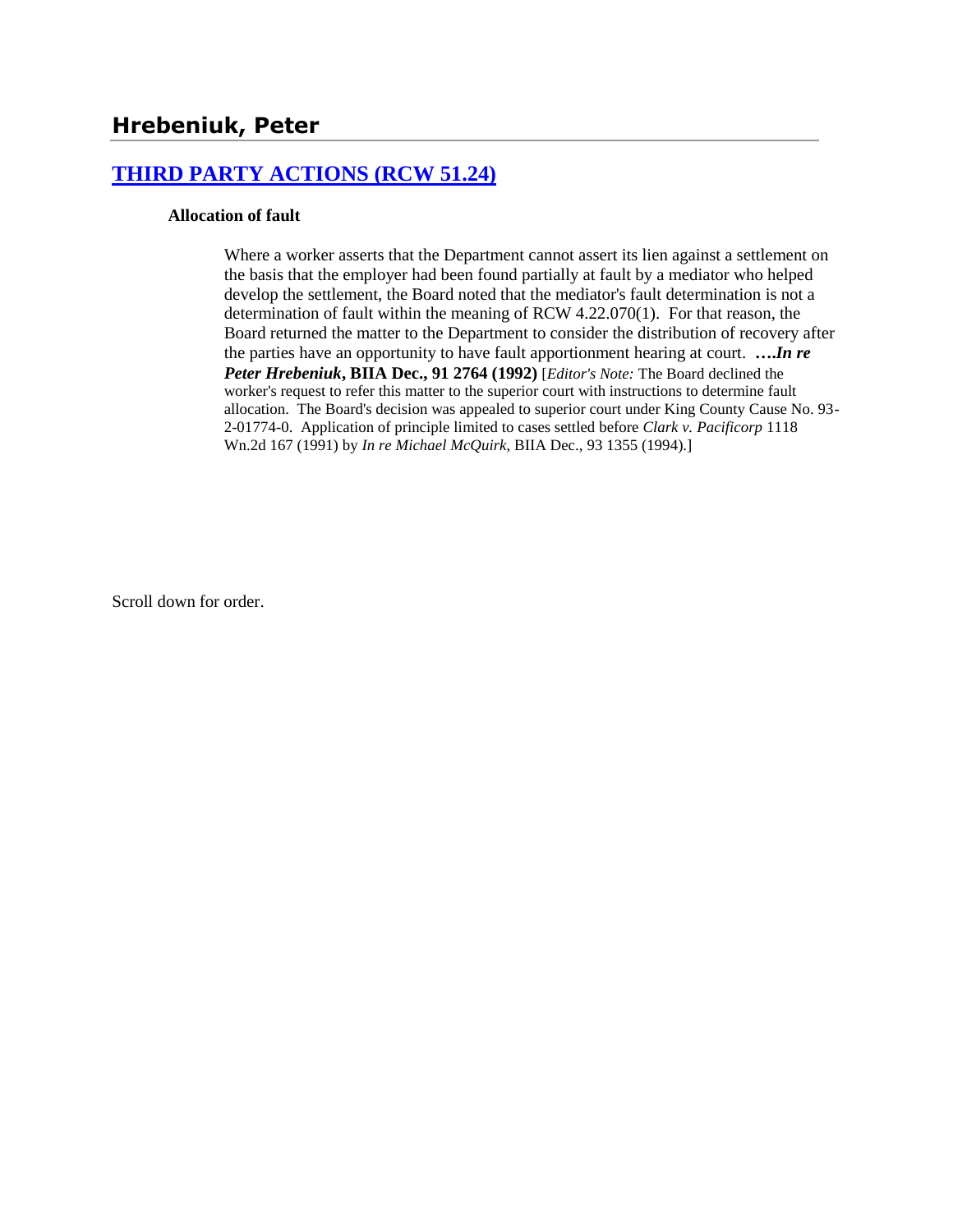### **BEFORE THE BOARD OF INDUSTRIAL INSURANCE APPEALS STATE OF WASHINGTON**

**)**

**IN RE: PETER N. HREBENIUK ) DOCKET NO. 91 2764**

**CLAIM NO. K-123276 ) DECISION AND ORDER**

APPEARANCES:

Claimant, Peter N. Hrebeniuk, by William M. Pease, Attorney at Law

Employer, The Erection Co., by None

The Department of Labor and Industries, by The Attorney General, per Jack S. Eng, Assistant

This is an appeal filed by the claimant, Peter N. Hrebeniuk, on May 20, 1991 from an order of the Department of Labor and Industries dated March 20, 1991 which affirmed a prior order dated January 14, 1991. That order distributed proceeds from a third party litigation settlement, as follows: 1) Net share to the attorney for fees and costs, \$95,386.14; 2) Net share to the claimant, \$119,408.57; and, (3) Net share to the Department, \$50,205.29. The Department order further declared a statutory lien of \$78,439.59, and demanded reimbursement of \$50,205.29 and an overpayment sum of \$471.02. The order also stated that no benefits would be paid until the excess recovery of \$77,005.10 had been expended by the claimant for costs incurred due to claim related conditions. The Department order is **REVERSED**.

# **DECISION**

Pursuant to RCW 51.52.104 and RCW 51.52.106, this matter is before the Board for review and decision on a timely Petition for Review filed by the claimant to a Proposed Decision and Order issued on July 14, 1992 in which the order of the Department dated March 20, 1991 was affirmed.

The Board has reviewed the evidentiary rulings in the record of proceedings and finds that no prejudicial error was committed and said rulings are hereby affirmed.

The claimant contends, in part, that the Department should not be allowed to assert a lien against his settlement from a third party since a mediation conference was held in which his employer was found partially at fault. If the Board finds that the mediation conference was not a proper apportionment proceeding and did not affect the Department's lien, then the claimant argues that the matter should be remanded for an apportionment hearing before the Superior Court. We conclude

1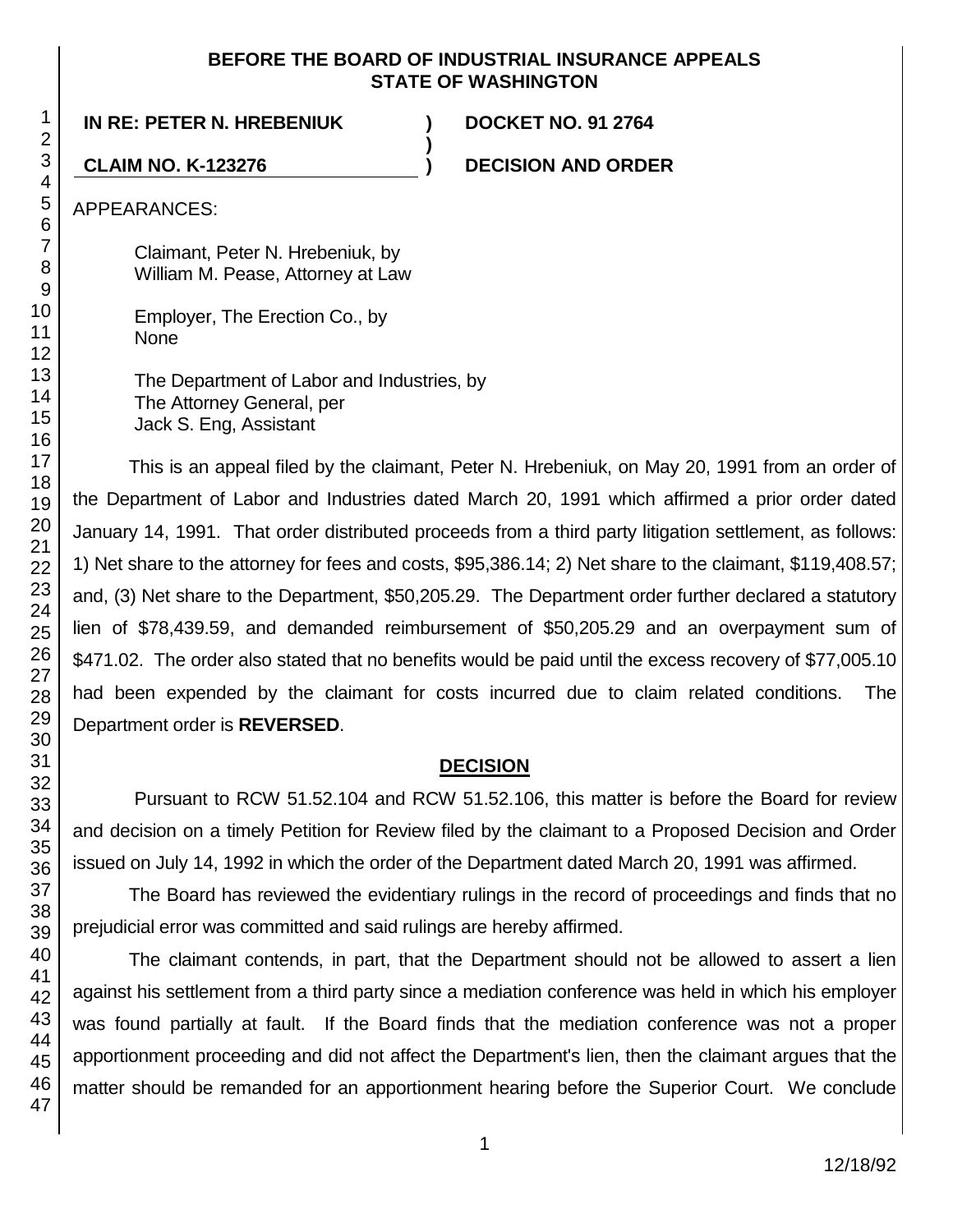that the Proposed Decision and Order properly found that the mediation conference did not meet the requirements for a fault hearing under RCW 51.24.060(1)(f) and RCW 4.22.070(1). However, we believe that the matter should be remanded to the Department to allow the parties to request that the Superior Court hold a hearing in order to apportion fault.

The Proposed Decision and Order has a summary of the claim and third party litigation beginning at page 3, and a brief history will follow here. On May 8, 1987 while employed by The Erection Co., Mr. Hrebeniuk fell at a construction site and was seriously injured. He filed an industrial insurance claim and received benefits thereunder. Mr. Hrebeniuk also elected to file a personal injury suit against the general contractor, Paschen Contractors, Inc. and so notified the Department. The parties to the third party suit agreed to participate in private mediation with retired Superior Court Judge Gerald Shellan. The Department was advised of the mediation, but it chose not to participate. In the October 5, 1990 mediation conference, Gerald Shellan gave the opinion that The Erection Co. and its employees were 35% to 60% at fault. On October 24, 1990, Mr. Hrebeniuk and Paschen Construction Co. settled the third party suit with a recovery of \$265,000.00 for Mr. Hrebeniuk. After the Department was advised of the settlement by the parties, it issued the order here on appeal, distributing the third party suit recovery.

The employer of an injured worker is generally immune from an action at law for damages resulting from an on-the-job injury even if the employer or its employees were negligent and caused the injury. RCW 51.04.010, and RCW 51.32.010. The Department and self-insurers have the right to be reimbursed for their payments under a claim if a recovery is made from a third party determined to have caused the industrial injury. Chapter 51.24 RCW. As a result of the Tort Reform Act of 1986, the Department or self-insured employer has its third party lien right affected if the injured worker's employer or its employees were at fault. RCW 51.24.060(1)(f) now states, "If the employer or a coemployee are determined under RCW 4.22.070 to be at fault . . . benefits shall be paid by the department and/or self-insurer to or on behalf of the worker or beneficiary as though no recovery had been made from a third person." RCW 4.22.070(1) provides,

> In all actions involving fault of more than one entity, the trier of fact shall determine the percentage of the total fault which is attributable to every entity which caused the claimant's damages, including the claimant or person suffering personal injury or incurring property damage, defendants, third-party defendants, entities released by the claimant, entities immune from liability to the claimant and entities with any other individual defense against the claimant. (Emphasis added)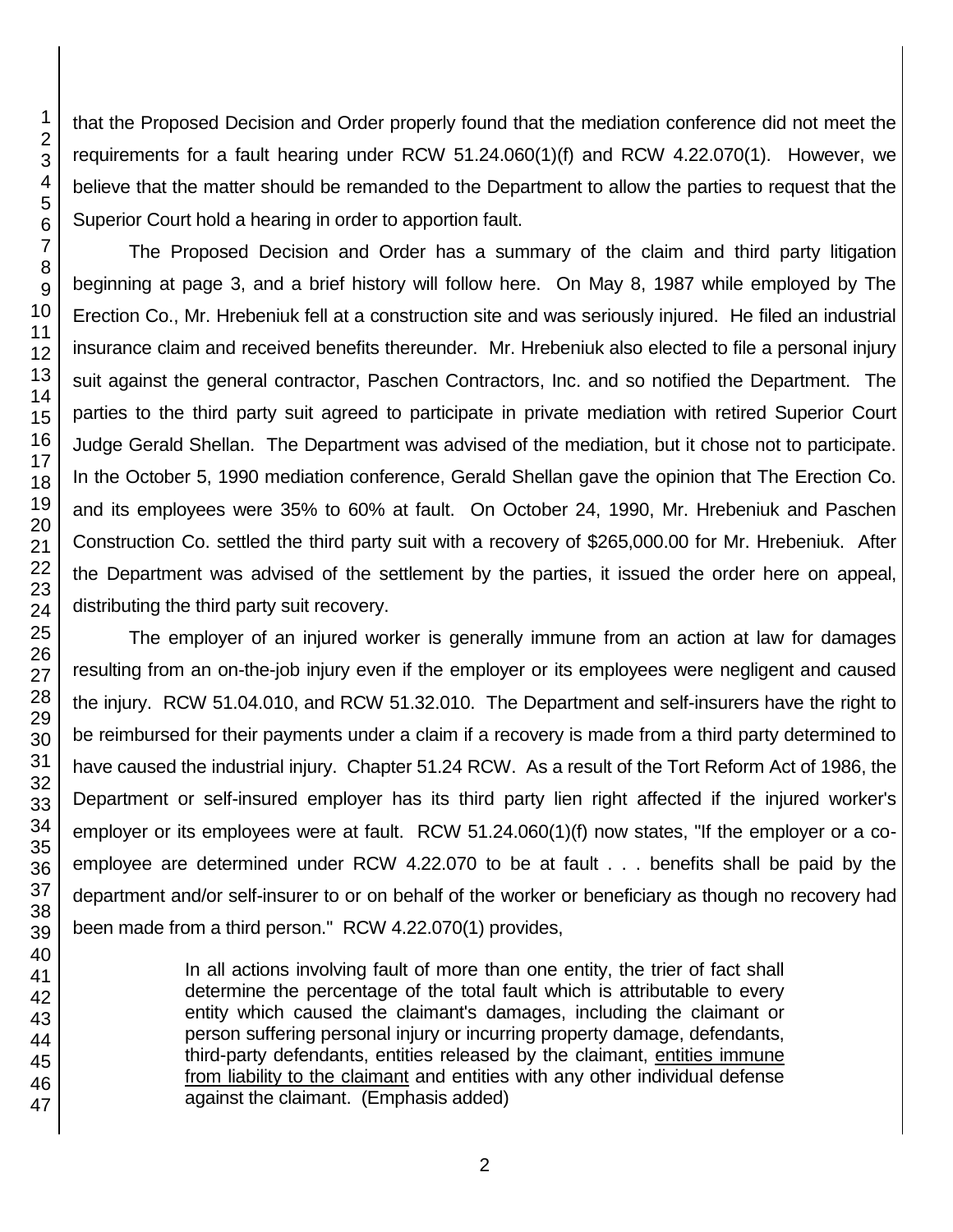Is a mediator's statement attributing fault a "determination of fault" by a "trier of fact" within the meaning of the phrase in RCW 4.22.070(1)? A "trier of fact" can either be a judge in a court trial or a jury in a jury trial. The following definitions taken from Black's Law Dictionary (5th rev. ed. 1979) at p. 1348, 1350, and 885, respectively, are helpful.

> **Trial.** A judicial examination and determination of issues between parties to action. **Trier of fact.** Term includes (a) the jury and (b) the court when the court is trying an issue of fact other than one relating to the admissibility of evidence . . . Commonly refers to judge in jury waived trial or jury which, in either case, has the exclusive obligation to make findings of fact in contrast to rulings of law which must be made by judge. **Mediation.** Intervention; interposition; the act of a third person in intermediating between two contending parties with a view to persuading them to adjust or settle their dispute. Settlement of dispute by action of intermediary (neutral party). (citations omitted)

By definition, for there to be a trier of fact there must also be a trial. While both a trial and a mediation involve adverse parties who come before an independent person, the independent person is different in each forum. A jury, or a judge who makes findings of fact, does so as part of a judicial proceeding in a constitutionally created court. Those findings are binding on the parties unless overturned on appeal. A mediator attempts to persuade parties in a proceeding outside of the constitutionally created courts. The mediator's opinion is not binding. When it enacted RCW 4.22.070, the legislature could have allowed the fault to be apportioned by a mediator's recommendation, an arbitration award, or by agreement of the parties. It did not. In Clark v. Pacificorp, 118 Wn. 2d 167, 186 (1991), the Supreme Court commented on the two statutes in question here and stated, "Bringing all parties before the court in one fault determination hearing prevents manipulation by any one party." (emphasis added) Clark recognized that the legislature intended to have the court determine the fault of the parties to avoid having parties inappropriately attribute fault to a worker's employer thereby affecting the Department or self-insurer's lien under Chapter 51.24 RCW. We are convinced that under RCW 4.22.070, attributions of fault must be made by either a judge or a jury in conjunction with a third party judicial proceeding. Since a judicial trier of fact did not attribute fault in Mr. Hrebeniuk's suit against the Paschen Construction Co., the comments by the mediator and the settlement by the parties cannot be used to affect the third party lien rights of the Department.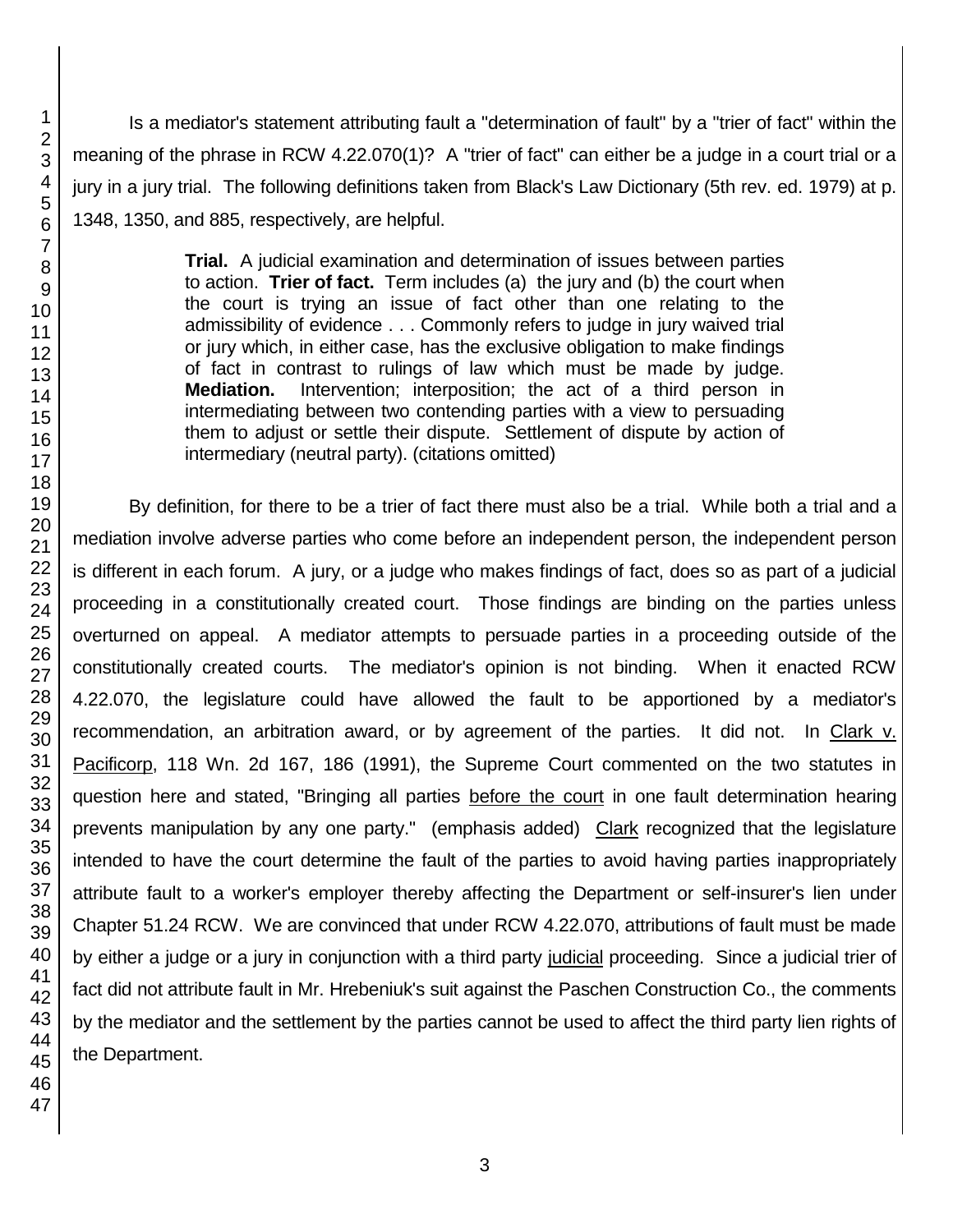Is the claimant prohibited from having a court hearing to attribute or apportion fault because a hearing was not held prior to the settlement between Mr. Hrebeniuk and Paschen Construction Co.? The claimant asks that, if the mediation and settlement do not constitute a proper fault determination under RCW 4.22.070, that the Board remand the matter to Superior Court. This Board is not itself an appellate court and we certainly do not have the statutory authority to remand a matter directly to the Superior Court. Our jurisdiction is over appeals from Department of Labor and Industries orders, and we are allowed to remand matters to the Department to allow the parties and the Department to reconsider issues. Thus, we believe it is possible to return this matter to the Department to further consider the third party distribution, after allowing the parties the opportunity to have a hearing before the Superior Court to apportion fault. This procedure is not specifically prohibited by the statutes in question, and there is precedent for similar remands. In Clark v. Pacificorp, supra, the Supreme Court remanded a companion case to Superior Court for a hearing to determine fault even though the parties had already settled the third party litigation. At pages 194 & 195, the court stated,

> While a determination of fault by a trier of fact should be made before settlement and before any damages are awarded, Whitten has already settled with Associated Building Components. In view of our finding of substantial compliance with the notice requirement [service of third party complaint], we affirm the court's decision as to the determination of fault, affirm the decision to allow the Department to intervene, and remand to the Superior Court for determination of the reimbursement issue, consistent with this opinion.

The "reimbursement issue" referred to by the court concerned the extent to which the Department's lien was extinguished based upon the percentage of fault attributable to the worker's employer. Here, even though the parties should have had a Superior Court hearing prior to settlement which attributed percentages of fault, it is appropriate to allow them to now seek such a hearing. This outcome is compelling since there is no evidence of intent to avoid the Department's reimbursement rights. The parties invited the Department to participate in the mediation and advised it of their settlement. The Proposed Decision and Order refers to our decision of In re James C. Funston, Dckt. No. 88 2863 (August 16, 1990). In that decision, we affirmed the Department's lien against a settlement recovery under an underinsured motorist claim. At page 7, we stated that since the settlement was made without the statutorily required fault determination, the Department's lien was not extinguished. However, in Funston, we were not asked to remand the matter to allow the parties to petition the Court for a judicial trier of fact determination. Thus, that decision addressed a related, but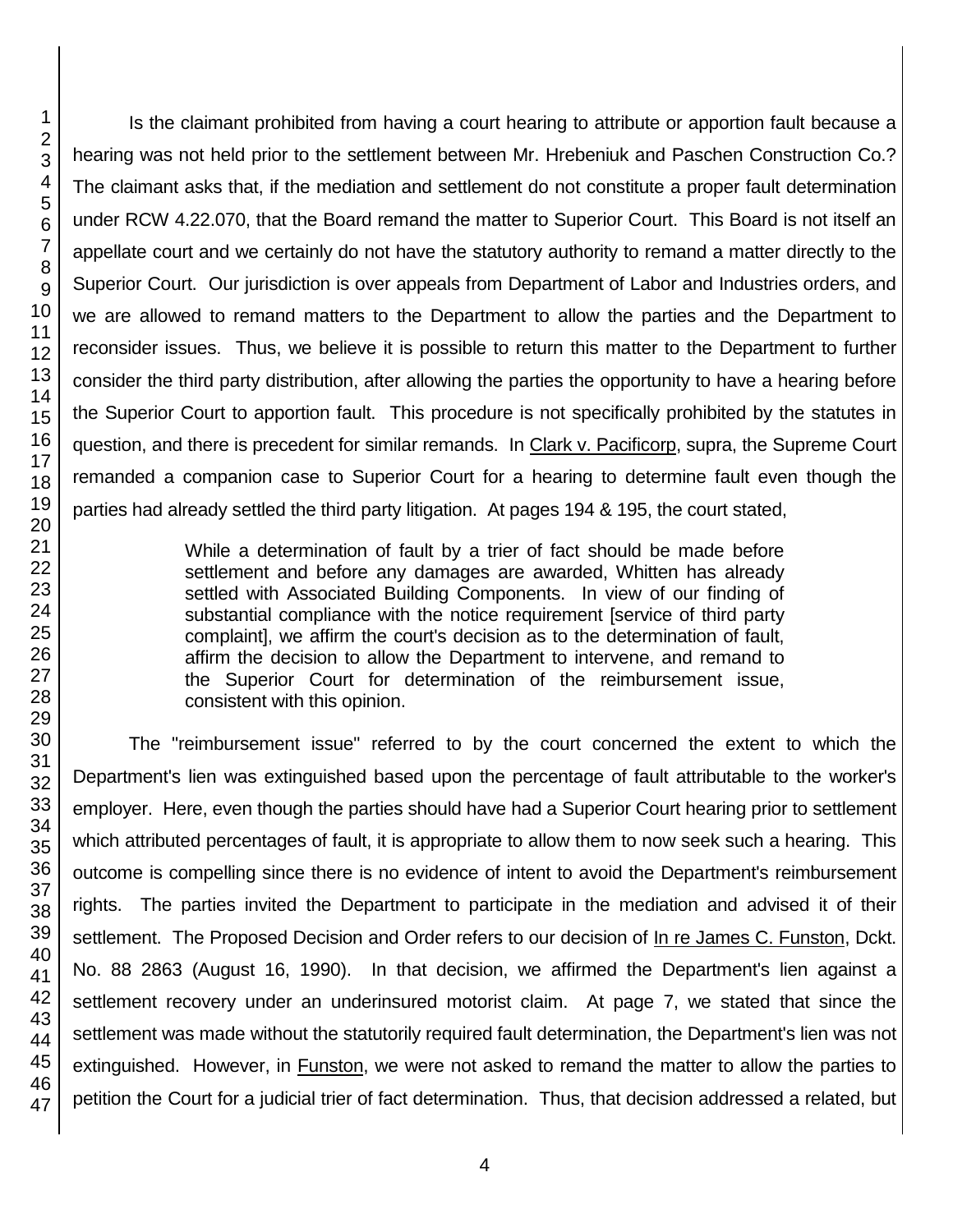1

different issue. The fault hearing described in RCW 4.22.070(1) must take place in Superior Court, possibly as an ancillary proceeding under the original court docket number. We will remand to the Department with instructions to allow the parties to petition for a court hearing attributing fault within a reasonable period and have the result of the hearing forwarded to the Department. The Department can then issue a new and appropriate order asserting a lien as may be indicated, if it is not extinguished.

In implementing a subsequent judicial determination of fault, the Department should apply the analysis of RCW 51.24.060(1)(f) made by the Supreme Court in Clark v. Pacificorp, supra. In that case, the court stated at page 191, "we hold that where the employer's share of fault exceeds the benefits paid, the Department must continue to pay benefits, to the extent that benefits are payable, until they equal the employer's share of fault. If the employer's share of fault exceeds that of the third party, the right to reimbursement is eliminated." It also summarized at page 194, "A finding of employer or co-employee fault pursuant to RCW 51.24.060(1)(f) and RCW 4.22.070 should be interpreted as requiring a reduction of the Department's right to reimbursement in proportion to the employer's share of fault. The right is eliminated if this share of fault exceeds the third party award."

In conclusion, we hold that a mediator's comments on fault do not constitute a fault determination under RCW 51.24.060(1)(f) and RCW 4.22.070. The Department order of March 20, 1991 is reversed and the matter is remanded to the Department to allow the parties reasonable time to ask for a fault determination hearing in Superior Court and to then issue a further order concerning the distribution of the claimant's third party recovery and the extent of the Department's lien right based on that determination. We adopt proposed Findings of Fact Nos. 1, 2, 3, 4, 5, and 6, and proposed Conclusions of Law Nos. 1, 2, and 3. In addition, we enter the following additional Conclusions of Law:

## **CONCLUSIONS OF LAW**

- 4. The claimant, employer, and the Department of Labor and Industries pursuant to RCW 51.24.060 (1)(f) and RCW 4.22.070 should have the opportunity to have a hearing in Superior Court to have a trier of fact determine the percentage of total fault for the industrial injury of May 8, 1987 attributable to every entity, including the claimant, The Erection Co., Paschen Construction Co., and the claimant's co-employees. The comments of mediator Gerald Shellan concerning percentages of fault did not constitute a fault determination under RCW 4.22.070.
- 5. The Department orders of March 20, 1991 and January 14, 1991 are reversed. The March 20, 1991 order adhered to the January 14, 1991